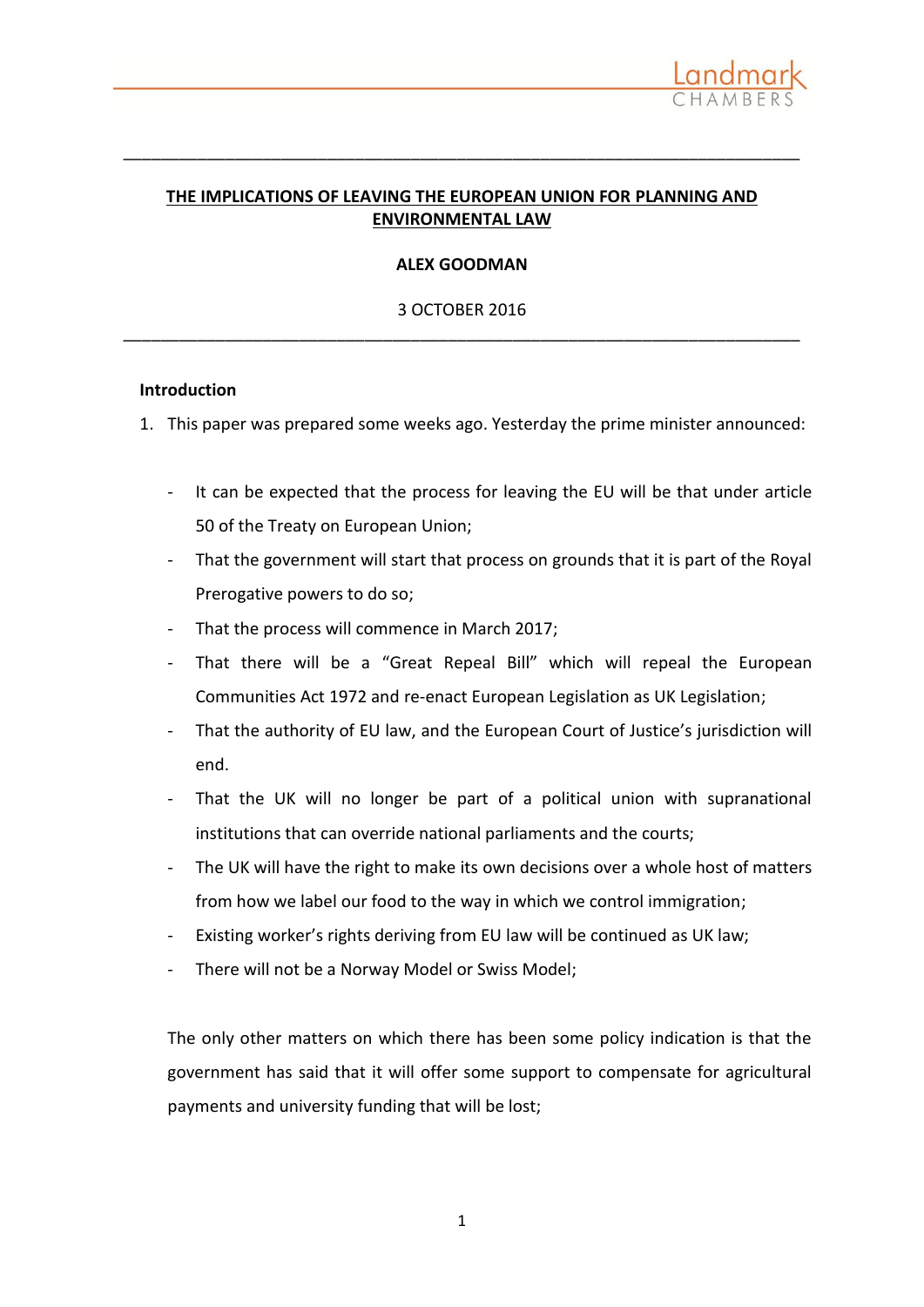

- 2. This paper is in three parts:
	- 1. In the first part I suggest that the process for withdrawing from the EU will involve negotiating both a withdrawal treaty (ideally within two years) and some years thereafter a treaty establishing a future relationship between the EU and UK. There are no automatic consequences of leaving the EU. It is entirely a matter for negotiation and political decision as to how far the UK continues to harmonise and cooperate with the EU and its law or not.
	- 2. In the second part I suggest there is no necessary substantive impact of Brexit on aspects of the UK planning system including for example on climate change policy, environmental impact assessment (EIA), strategic environmental assessment (SEA), habitats conservation or Aarhus. It is a matter for political decision and in part for negotiation whether UK planning and environmental law and policy diverges from or continues to harmonise with EU law following Brexit.
	- 3. In the third part I suggest what I consider to be the most achievable and democratic terms for the withdrawal treaty. In my view the withdrawal treaty should effect a fairly narrow Brexit for a transition period so as to allow for informed consideration of the basis of a future relationship over many years. A future relationship can learn from (though not imitate) Norway's relationship with the EU. The UK should continue to harmonise its law with EU environmental law following withdrawal from the EU.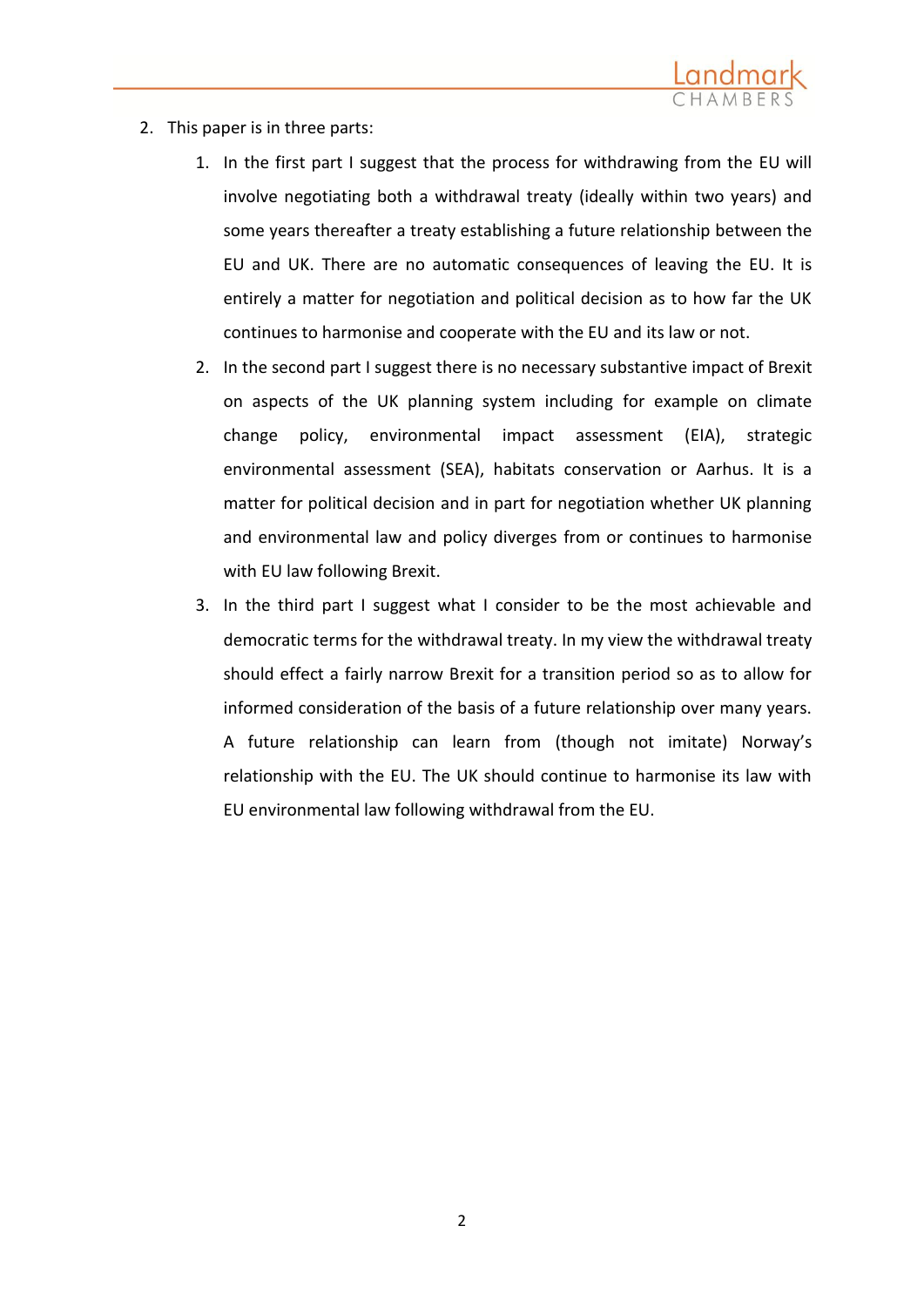

## **Part 1:**

# **The Withdrawal Process**

3. Article 50 (1) and (2) of the Treaty on European Union provide (in part)

"1. Any Member State may decide to withdraw from the Union in accordance with its own constitutional requirements.

2. A Member State which decides to withdraw shall notify the European Council of its intention. In the light of the guidelines provided by the European Council, the Union shall negotiate and conclude an agreement with that State, setting out the arrangements for its withdrawal, taking account of the framework for its future relationship with the Union."

In my view this implies that the withdrawal process will involve broadly four stages:

- 1. The UK decides to leave the EU in accordance with its own constitutional arrangements (article 50(1)). This has not yet occurred.
- 2. The UK gives notice to the European Council of its intentions to leave the EU pursuant to article 50(2) of the TEU.
- 3. The EU will then negotiate and conclude a withdrawal agreement. This has to be agreed by qualified majority of the European Council (Heads of State); the threshold being roughly two thirds. It is implicit within article 50(2) that the withdrawal treaty will address the terms of withdrawal, but that a separate and subsequent treaty will have to address the future relationship with the EU. The likelihood is therefore that the withdrawal treaty will establish a transitional period and a set of transitional arrangements pending the conclusion of a future treaty or treaties establishing a new framework for relations between the UK and the EU. The withdrawal treaty will not of itself seek to establish that framework, but it will take it into account.
- 4. The future framework will then take many years to negotiate and a realignment of British legislation and policy will similarly take many years. The future framework will be subject to EU rules on agreements with third parties, and as such will need to achieve unanimous agreement.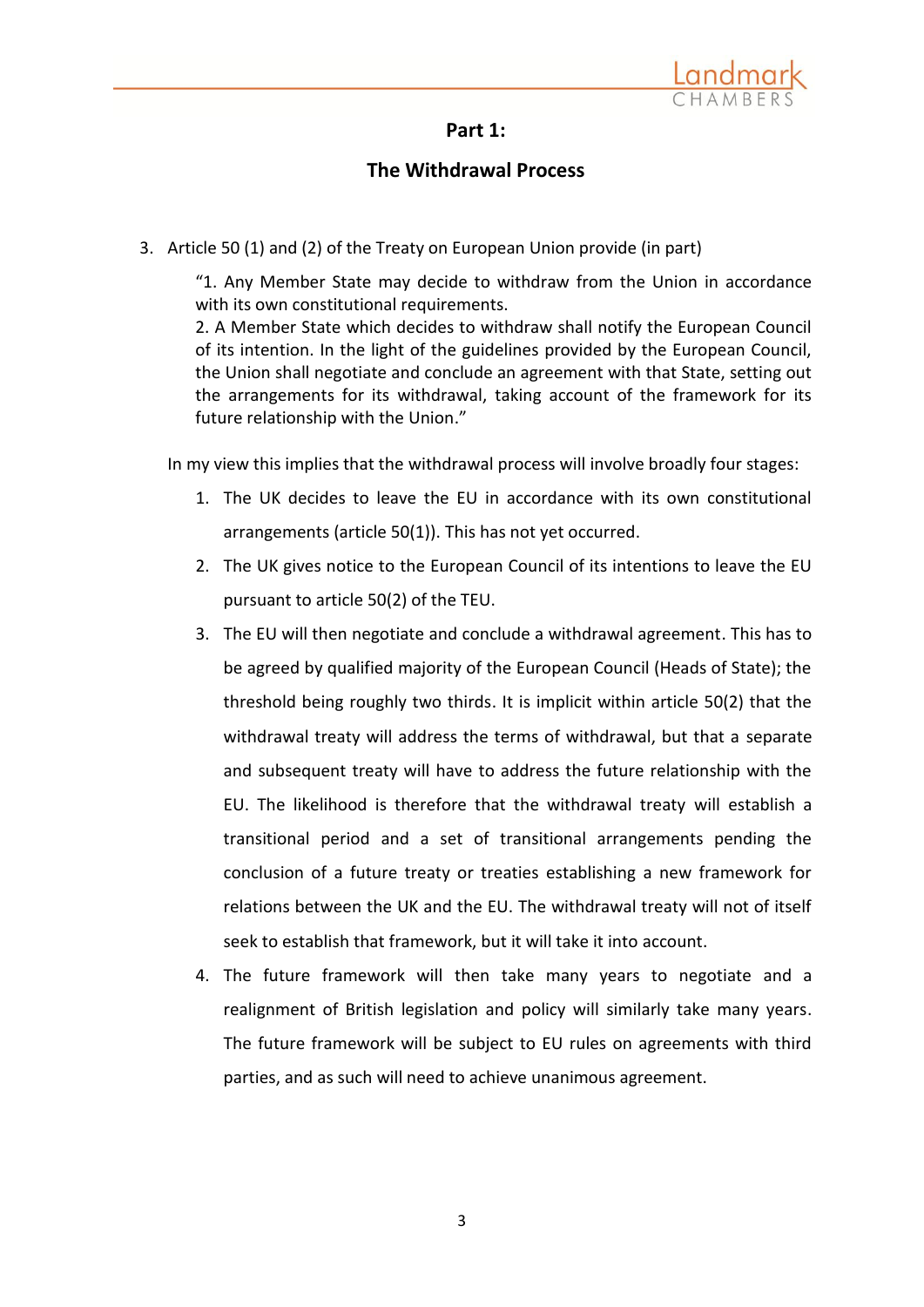

### *Stage 1: Deciding to leave pursuant to Article 50(1) TEU*

- 4. Article 50(1) of the Treaty on the European Union provides that a member state may decide to leave the EU in accordance with its own "constitutional arrangements". The provision, inserted into the Treaty On European Union by the Lisbon Treaty of 2007, was intended to clarify that it was possible to leave the EU, but it has never been deployed<sup>1</sup>. No decision to leave the European Union has yet been made by the UK. There are currently joined legal challenges by Ms Miller and Mr Dos Santos concerning the question whether the UK's constitutional arrangements require that decision to leave the EU to be made by parliament, or whether it can be made as an executive decision- as a matter of royal prerogative. These are to be heard next week. A number of challenges emanating from Northern Ireland have also been reported. The arguments on the question of the prerogative are discussed by Hickman et al in a helpful [article](https://ukconstitutionallaw.org/2016/06/27/nick-barber-tom-hickman-and-jeff-king-pulling-the-article-50-trigger-parliaments-indispensable-role/)<sup>2</sup>. It will be up to the courts to decide how the decision to leave is to be made, though for my part it seems to me to be unlikely that parliament does not need to be involved. Suppose that there had been no referndum. Would it have been "in accordance with the UK's constitutional arrangements" for the prime minister to unilaterally notify the European Council that the UK was withdrawing from the EU? It seems to me the answer is "No". Has the referendum broadened the ambit of the prerogative? No.
- 5. I understand that the two joined legal challenges concerning the taking of the decision are to be heard by the High Court in mid-October, following which judgment will be given and there will then most probably be an appeal, possibly a "leap-frog" appeal to the Supreme Court. This would leave open the possibility of an article 50 notification by the end of March next year (provided the government wins the case).

 $\overline{a}$ 

 $1$  While I assume that article 50 will be the process deployed, Professor Steve Peers describes four conceivable methods for leaving the European in his blog her[e http://eulawanalysis.blogspot.co.uk/](http://eulawanalysis.blogspot.co.uk/) as follows:

<sup>&</sup>quot;However, this has not prevented many hard-line Brexiter[s claiming](http://www.voteleavetakecontrol.org/a_framework_for_taking_back_control_and_establishing_a_new_uk_eu_deal_after_23_june) that Article 50 is not the only mechanism for extrication. The Vote Leave Roadmap considers that there are three main options for withdrawal. The first method suggested is use of the Article 48 TEU process for changing the treaties of the EU. The second suggestion is the Article 50 TEU process and the final suggestion was to rely on general public international law, specifically article 54 of the Vienna Convention of the Law of Treaties 1969. A fourth possibility also tentatively mooted, is for the UK to simply repeal the European Communities Act 1972 and replace it with new UK law."

<sup>&</sup>lt;sup>2</sup> https://ukconstitutionallaw.org/2016/06/27/nick-barber-tom-hickman-and-jeff-king-pulling-the-article-50-triggerparliaments-indispensable-role/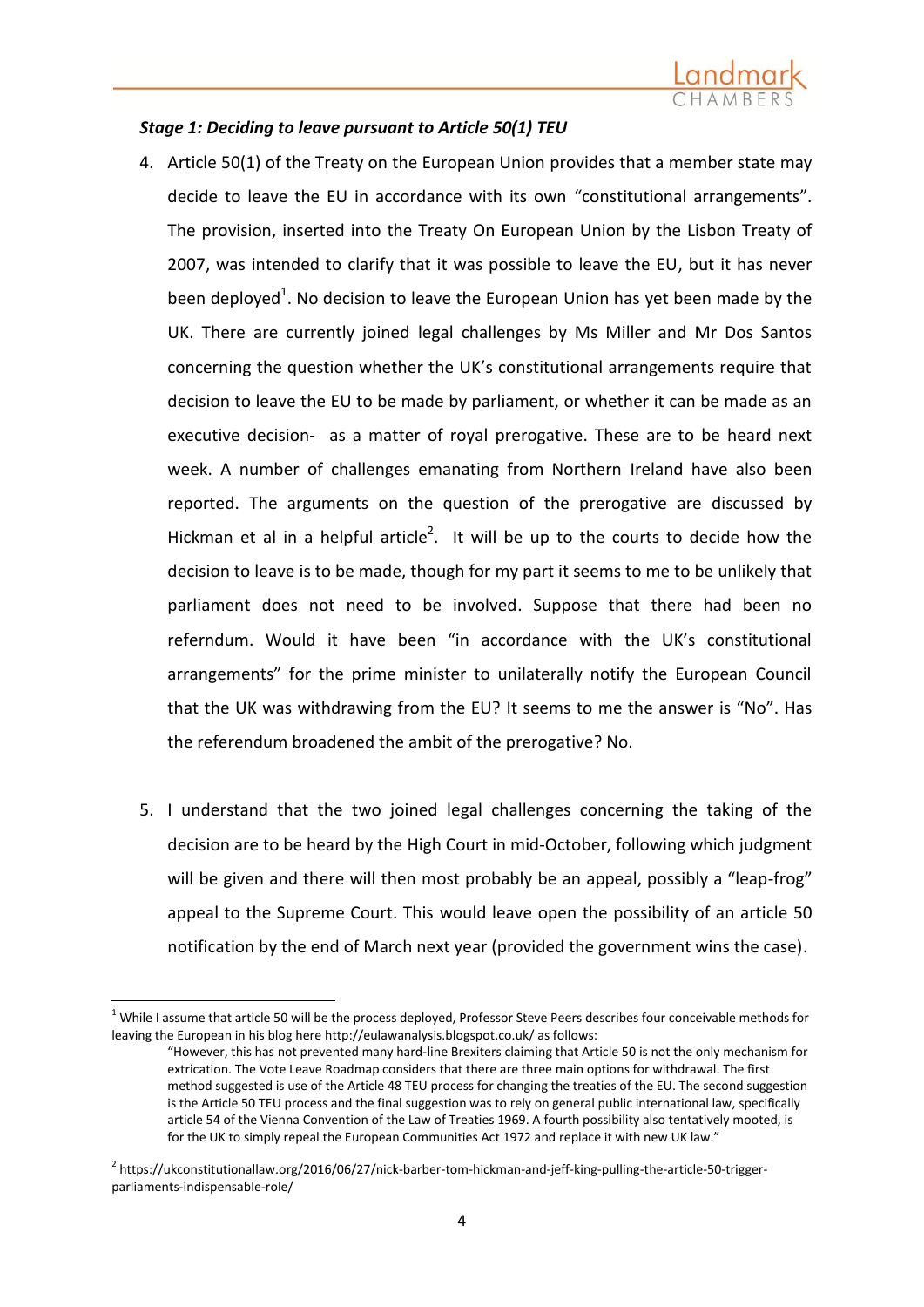

## **Repeal of the European Communities Act 1972**

6. Some of the leading proponents of Brexit such as MEP Daniel Hannan advocate the repeal of the European Communities Act 1972 as the sole mechanism for achieving a clean break. It is now confirmed that the 1972 Act will be repealed at some point next year, presumably such repeal taking effect on "brexit day" to give domestic legal effect to withdrawal, but that would be only upon the TEU and the Treaty on the Functioning of the European Union (the TFEU) ceasing to apply as a result of the article 50 process. There has been much debate and consideration of methods of leaving the EU apart from invoking article 50. I do not discuss them further here<sup>3</sup> since the prime minister appears to have confirmed that article 50 will be the process deployed.

## **The Effect of Leaving the EU: EU Treaties Cease to Have Effect**

7. Sub paragraph (3) of Article 50 provides:

"The Treaties shall cease to apply to the State in question from the date of entry into force of the withdrawal agreement or, failing that, two years after the notification referred to in paragraph 2, unless the European Council, in agreement with the Member State concerned, unanimously decides to extend this period."

Accordingly, two years after initiating the article 50 process, the Treaties - defined in the preamble as the TEU and the TFEU - cease to apply. That is what withdrawal from the EU means (absent any alternative agreement). No state obligations under international treaties other than those two treaties are cancelled. The UK's accession to the European Convention on Human Rights; its membership of the United Nations etc. are unaffected. Its ratification of the Aarhus convention is unaffected. Similarly, domestic legislation which implements EU law is unaffected by the Article 50 process: it would require specific parliamentary decisions to withdraw such legislation. The expectation is now that all EU legislation- presumably encompassing

<sup>1</sup>  $3$  See this Parliamentary briefing note of 30 June 2016 for a helpful discussion

<http://researchbriefings.files.parliament.uk/documents/CBP-7551/CBP-7551.pdf>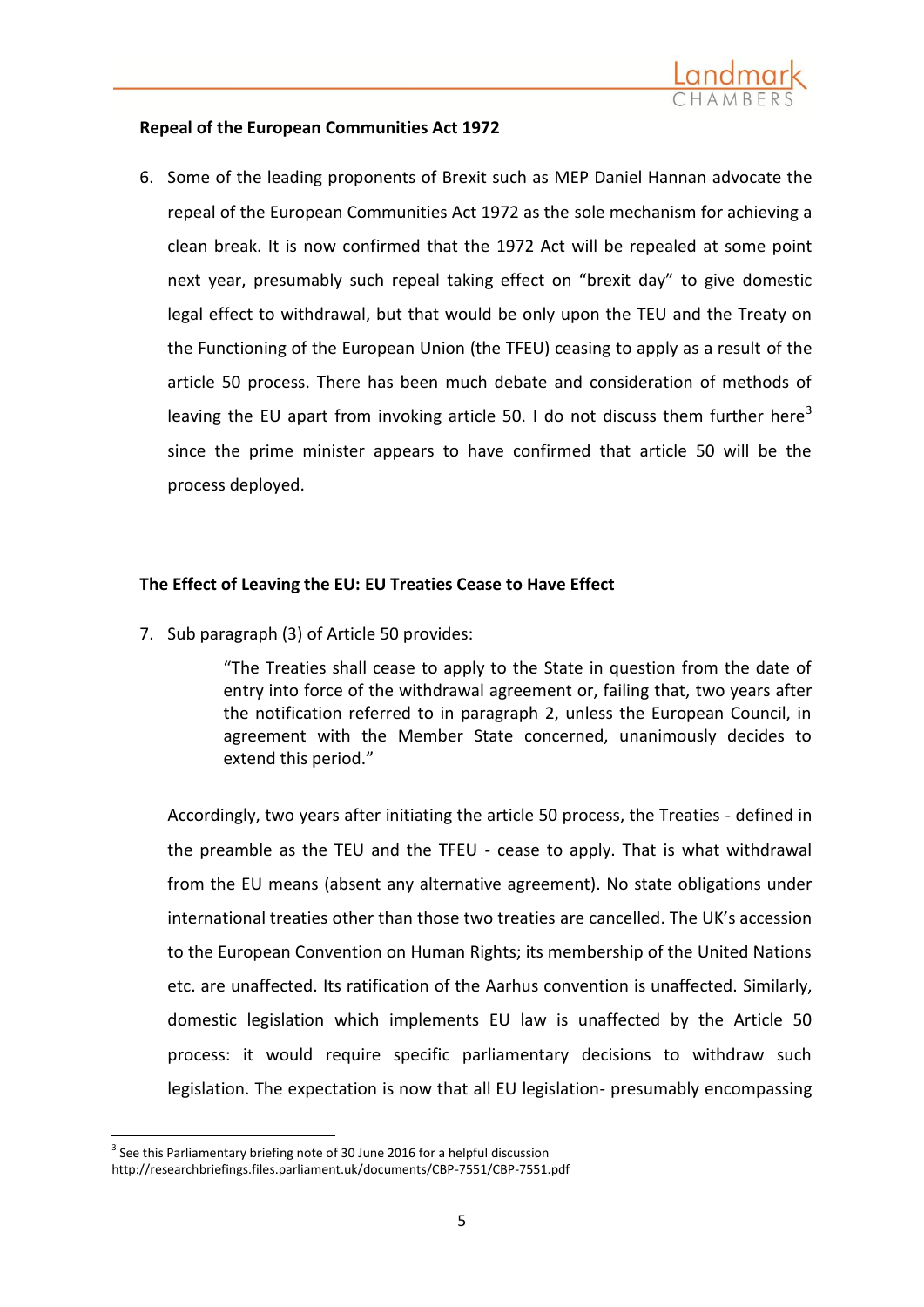regulations and Directives (to the extent not already implemented) and possibly some treaty provisions will become part of UK law. The parameters of how this will work have not yet been explained.

### **Stage 2: Negotiation of Withdrawal Treaty**

- 8. It is an entirely open question as to what legal order will be negotiated to replace the TEU and TFEU once they cease to apply. Similarly it is a matter for the UK parliament to decide what domestic measures will accompany the process of leaving. If the UK does not agree a withdrawal treaty and simply exits the EU at the end of the twoyear period, then upon the EU treaties ceasing to apply, without any replacement or transitional treaty, all EU Directives and the supremacy of EU law, as well as the principles of direct effect and indirect effect will all cease to apply. But that is not going to happen: the extent to which such principles are in fact modified will depend upon what provision the withdrawal treaty makes as to these principles- and that is a matter which is entirely open to debate. Even in the event that the withdrawal treaty makes no transitional provisions, it seems likely (and was yesterday confirmed) that as a matter of domestic law, saving provisions will be passed to avoid a legal vacuum emerging.
- 9. A significant question in this regard- which will potentially impact on the withdrawal treaty- is the extent to which the UK remains in the single market. If it does, then it seems to me to be likely that the EU will require it to accept much of the *acquis* of European law, just as Norway does. I would anticipate (though this is speculation) that most environmental law would, in this case, be bundled in with the law that the UK is likely to adhere to. But even if the UK is not compelled to retain environmental law as part of the deal on the single market, there is no reason in principle why the UK should not continue to adhere to EU environmental law either completely, or to shadow it through domestic legislation. Whether it choses to or not is essentially a matter of political choice for the UK.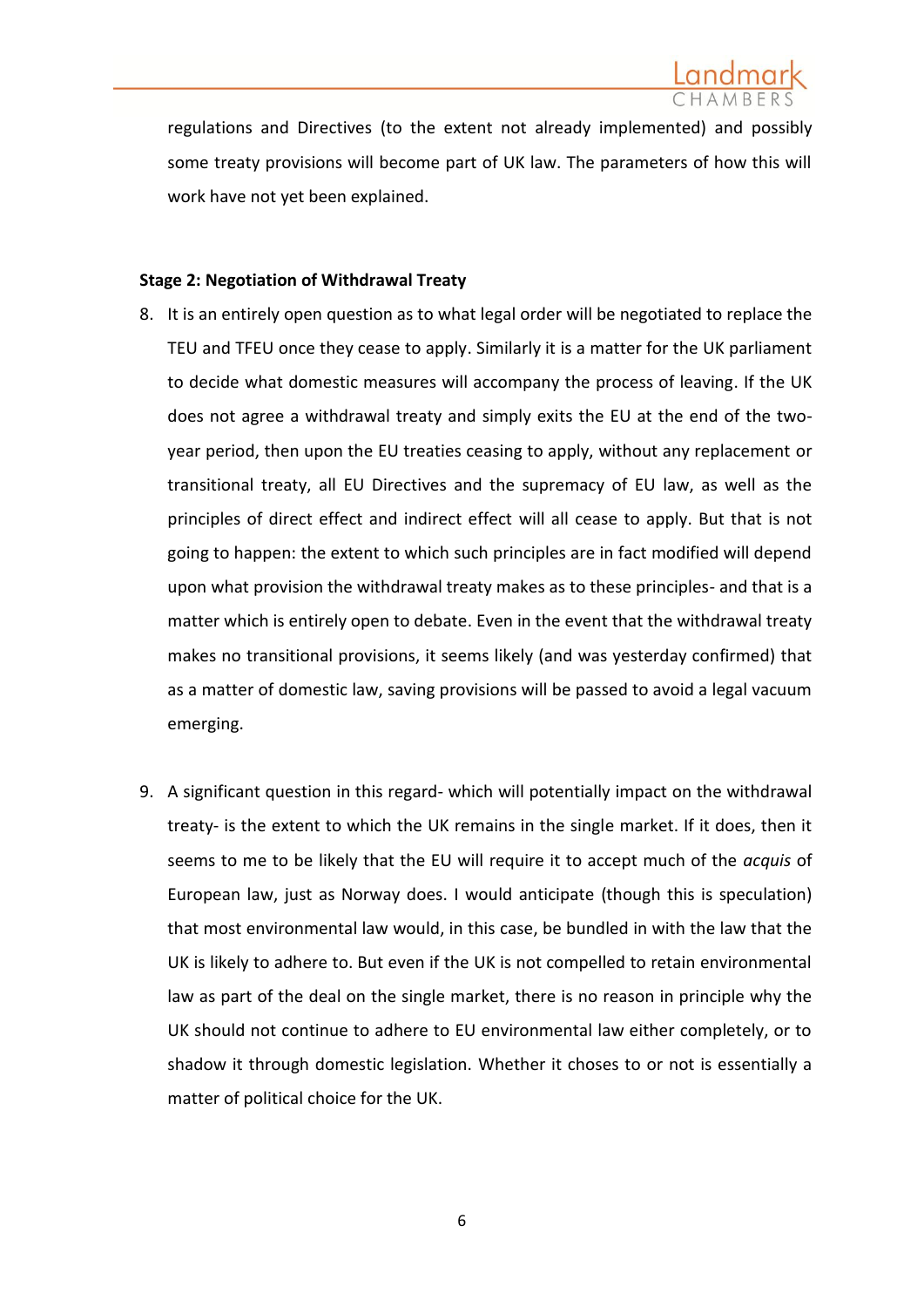

## **Part 2:**

# **The Impact of Brexit on UK Planning Law and Policy is a Matter of Choice**

10. In this part I explain why there does not need to be any automatic consequences of Brexit for UK planning and environmental law. To illustrate this I consider some of the components of environmental law: Climate change, EIA, SEA, Aarhus Convention and Habitats conservation and the choices the UK might make as to the nature of the future relationship it negotiates with the European Union.

### **Impact of Brexit on Climate Change and Environmental Assessment**

### *Existing UK Climate Change Legislation and Policy*

11. The Climate Change Act 2008 establishes a legally binding target to reduce the UK's greenhouse gas emissions by at least 80% in 2050 from 1990 levels. This objective was partnered by measures in the Planning Act 2008 to ensure that planning specifically addressed climate change. Thus, [section 19 \(1A\) of the Planning and](http://www.legislation.gov.uk/ukpga/2008/29/section/182)  [Compulsory Purchase Act 2004](http://www.legislation.gov.uk/ukpga/2008/29/section/182) (added by the Planning Act 2008) requires local planning authorities to include in their [Local Plans](http://planningguidance.communities.gov.uk/blog/guidance/local-plans/) "policies designed to secure that the development and use of land in the local planning authority's area contribute to the mitigation of, and adaptation to, climate change". Tackling climate change is now a key priority in national policy both in spatial planning and in decision taking. Paragraph 93 of the NPPF states: "Planning plays a key role in helping shape places to secure radical reductions in greenhouse gas emissions". A component of the definition of sustainability is "moving to a low carbon economy" (NPPF para 7).

### *Existing UK Practice on Environmental Assessment*

12. Sustainability appraisal is the process by which the effects of plans and programmes in the UK are assessed in the course of being made. This assessment process includes assessment of climate change impacts. Sustainability Appraisal is intended to implement the requirements of the SEA Directive but it is nonetheless a process designed by domestic legislation. Environmental impact assessment is the process by which the environmental effects of plans and projects on the environment are assessed. Again, this is a process governed by (hundreds of) domestic regulations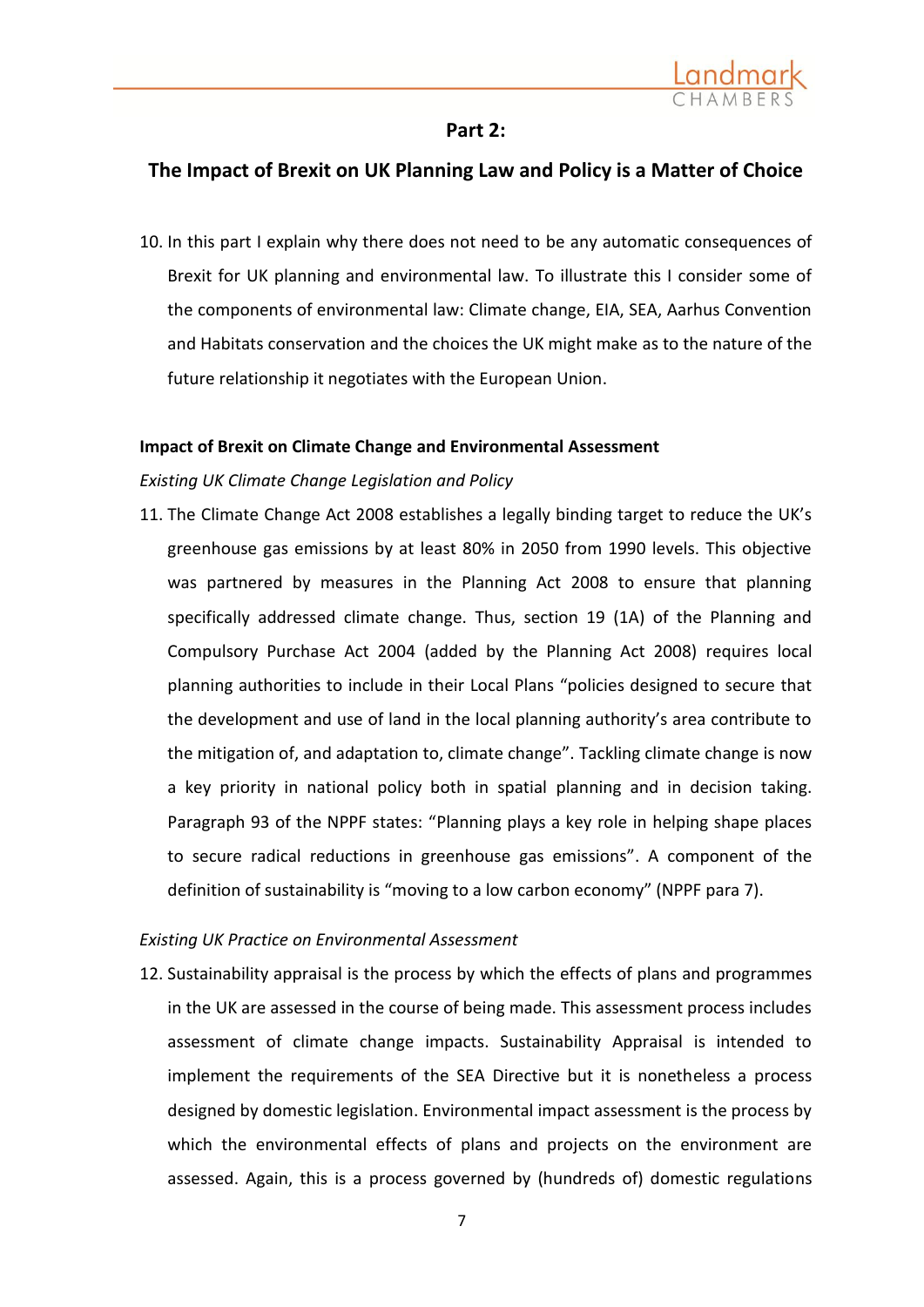

which are intended to implement the EIA Directive in various different fields of planning. The EIA process ensures that climate change impacts are required to be assessed in relation to major developments.

13. Thus, each process, although European in origin, has been integrated within the UK system of town and country planning. In turn, the requirements of the EU directives supplement rather than replace the pre-existing domestic systems. It is fair to say that in some areas (minerals development for example) EIA has resulted in a lot more detailed environmental assessment than was required, say, in the 1990s before EIA had much influence. However, the more detailed assessment now undertaken is not entirely due to the impact of the directives as much as to an overall domestic and international trend of increasing concern for the environment.

## *Effect of Cessation of Influence of EU Directives*

- 14. Supposing a 'hard Brexit' in which the supremacy of EU law and the principles of direct and indirect effect (the *Marleasing* principle) ceased to apply, then some of the underpinning of the detailed EIA and SEA regimes that now pertain in the UK would be withdrawn. Mrs May's speech to the Conservative Party conference indicates that this will indeed be the outcome of the negotiations. The cessation of SEA and EIA Directives would not of itself immediately lead to drastic change since the UK implements their regimes through domestic law. In time, however, in the event of such a "hard Brexit", it would be open to the UK to amend its procedures so as to reduce the extent to which these regimes require assessment of and consideration of environmental factors. It would however be a matter of political decision as to whether the UK did adopt that course.
- 15. Tackling climate change takes a central place in the UK's legislative and policy schemes on planning. This has not been as a result of being in the EU, but as a result of the significance of the issue. At the same time, climate change can sometimes be of peripheral significance in practice when local authorities or the Secretary of State are tasked with considering plans or planning permission. If that is the case, then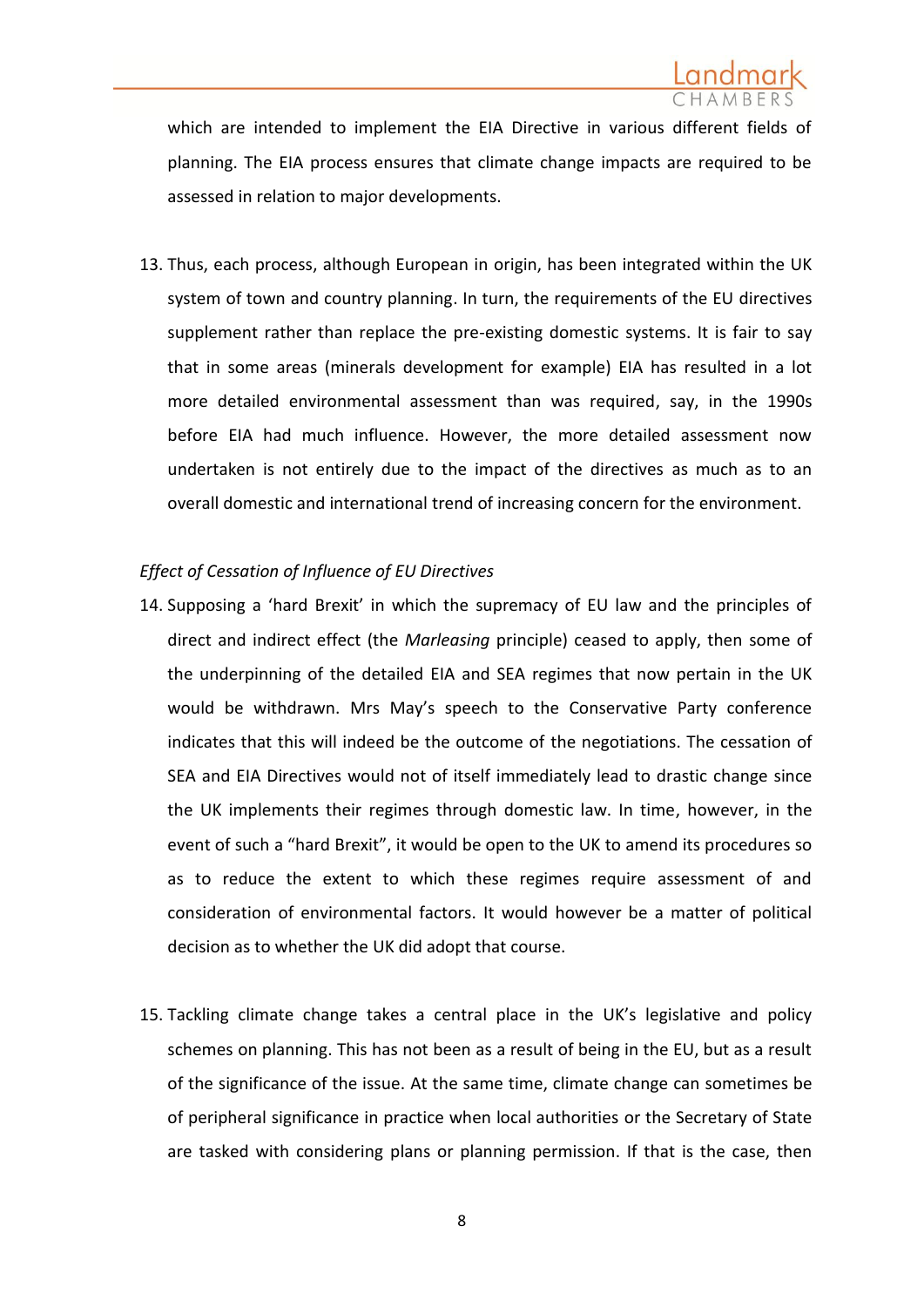again, that is not a consequence of EU membership. In my view the impact of leaving the EU is more likely to be felt in more obscure parts of EU environmental law which will be easier prey for those who regard such legislation as unnecessary or onerous.

- 16. What political choices might the UK make as to its continued harmonisation or divergence? This of course is a matter for speculation, and for debate. However, for the UK to depart significantly from existing practice on environmental assessment and tackling climate change would be against the domestic and international grain. Internationally, the RAMSAR convention, the Espoo Convention, the Aarhus Convention all expect environmental assessment and public participation. I consider it likely that in the event of leaving the European Union (whatever the terms) the UK will chose to retain the existing systems for environmental assessment in the immediate future without significant adjustment. It is instructive to note that the UK has recently loosened the thresholds for requiring EIA of a development, which demonstrates that as a matter of domestic choice the UK's standards exceeded those required by the EU (so the procedures adopted were not simply by virtue of being compelled). There is no reason to assume the automatic consequence of leaving the EU would be to diminish the procedural protections afforded by EIA and SEA further. Leaving the EU may afford an opportunity for a better system in the long run, since some of what is produced by developers pursuant to these directives and some of the concerns of public authorities are focused more on attempts to fend off legal challenge than to aid assessing environmental impacts.
- 17. I do consider that there is a risk the UK will in time fall behind EU legislation on planning if some form of harmonising framework is not retained. The EU will continue to pass environmental legislation, including revisions to the EIA and SEA directives while the UK's legislators may be too consumed with fire-fighting the legislative consequences of Brexit to match the EU in terms of progressive legislation.
- 18. One significant issue in relation to environmental law as a whole, and particularly in relation to climate change, is that EU regulations unlike directives do not require to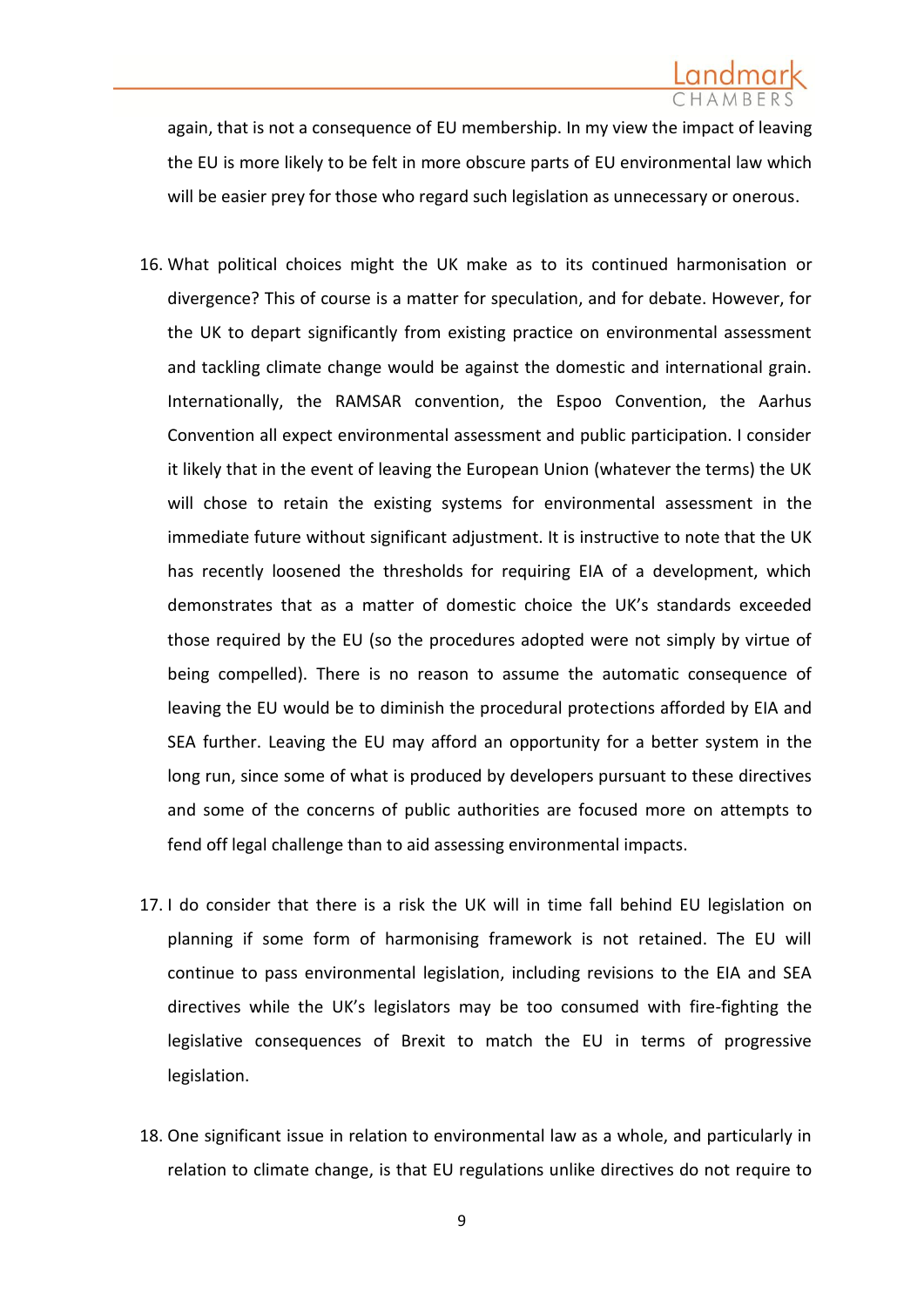be implemented into UK law. EU regulations, once passed at EU level, apply automatically across every EU country, without having to be passed as law at national level. This means that in a "hard Brexit" scenario where direct effect no longer applied (and there was no saving provision) the force of these regulations would fall away. Again, it seems to me likely that at least as a matter of domestic law, if not also as part of a withdrawal treaty, the UK will (and should) pass some sort of transitional saving provision to maintain the continued operation of EU regulations either through the continued operation of direct effect, or through an equivalent mechanism following Brexit. This seems to be what is now envisaged by the government to take place in the Great Repeal Bill. Examples of regulations which would be affected are those on emissions trading and on greenhouse gas monitoring. A full list is on [European Law Monitor](file://fileserver/users/agoodman/Old%20Desktop/Cases/Friends%20of%20the%20Earth/Brexit/Climate%20Change%20Section%20for%20Brexit%20Advice.docx)'s<sup>4</sup> website.

### **Aarhus Convention**

1

19. The UK's ratification of this Convention will be unaffected by departure from the EU. However, the EU is itself a signatory to that convention and has passed a number of Directives which give effect to its three pillars (public participation, access to information and access to justice). The Aarhus Convention extends far wider than the EU. To some extent it reflects what had already become common practice, while it has to some extent pushed the EU and its member states a bit further on procedural aspects of environmental law. The Aarhus Convention has largely been implemented into UK law already (in part because it is a convention which the UK has ratified, rather than because the EU ratified it). Access to information is facilitated by the Environmental Information Regulations; public participation measures inherent in our planning system are concordant with the demands of the Aarhus Convention; access to justice has been facilitated by the emergence of protective costs orders and to a limited extent by "costs capping orders" under sections 88 to 90 of the Criminal Justice and Courts Act 2015. If the EU Directives which seek to implement the Aarhus Convention were to cease to have effect, there

<sup>&</sup>lt;sup>4</sup> [http://www.europeanlawmonitor.org/eu-referendum-topics/the-legislative-impact-of-brexit-on-environmental](http://www.europeanlawmonitor.org/eu-referendum-topics/the-legislative-impact-of-brexit-on-environmental-protection-in-the-uk.html)[protection-in-the-uk.html](http://www.europeanlawmonitor.org/eu-referendum-topics/the-legislative-impact-of-brexit-on-environmental-protection-in-the-uk.html)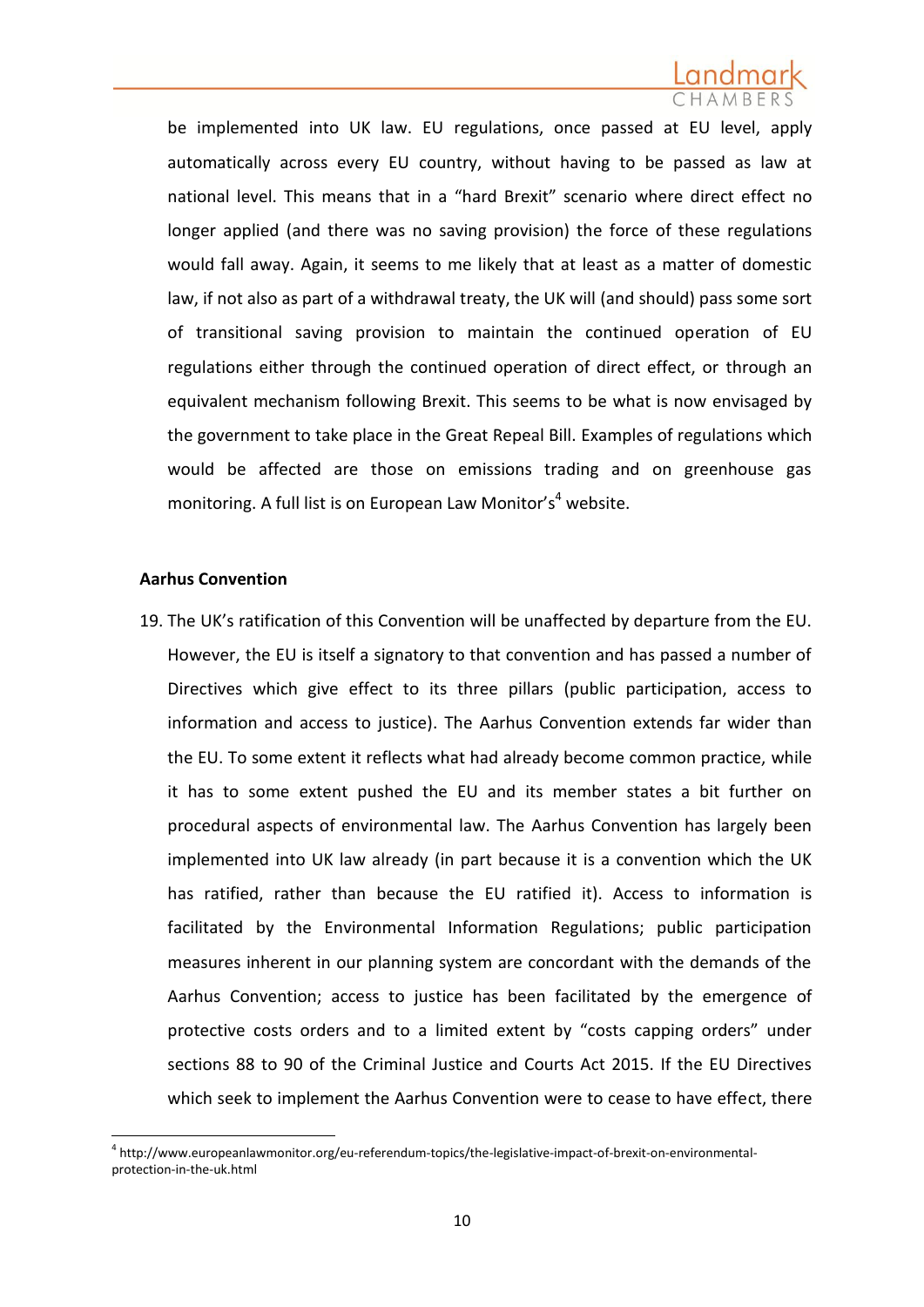

would be little immediate impact on public participation and access to information. The one area in which the UK has been resistant to implementation has been on access to justice. Without EU Directives re-enforcing the Aarhus access to justice pillar, it may be that the government takes the opportunity to treat its Aarhus obligations in a "softer" way and rein back on some of the measures so far taken to limit costs exposure of claimants.

### **Detailed Example of Impact of Hard Brexit with Regard to Habitats Directive**

- 20. In order to explore the potential impacts of leaving the EU further, I now turn to consider in more detail what the landscape with regard to the Habitats Directive might look like after an exit from the EU.
- 21. I stress it is for example open to the UK to seek to depart the EU on terms that maintain the application of all EU environmental law. However, suppose for argument's sake that the Habitats Directive ceased to apply to the UK. In England and Wales the Habitats Directive has been implemented primarily through the Conservation of Habitats and Species Regulations 2010 as well as several other sets of regulations specifically concerned with offshore petroleum; offshore marine conservation etc. Further regulations implement the Habitats Directive in Northern Ireland and Scotland (there have been over 30 sets of UK regulations in implementation of the Habitats Directive, while occasional provisions have been inserted to implement the Directive in hundreds of acts and regulations. All the domestic regulations take effect as a matter of domestic law of England, Wales, Northern Ireland and Scotland as the case may be. Short of repealing the European Communities Act 1972 without saving provision (which I discount as improbable) the domestic regulations would continue to have force even in the event that the Habitats Directive ceased to have effect in the UK (though there would be some complexities arising- see below).
- 22. There is much international environmental law outside of EU law which would also continue to apply. The Bern Convention of 1979 is a parent to the Habitats Directive.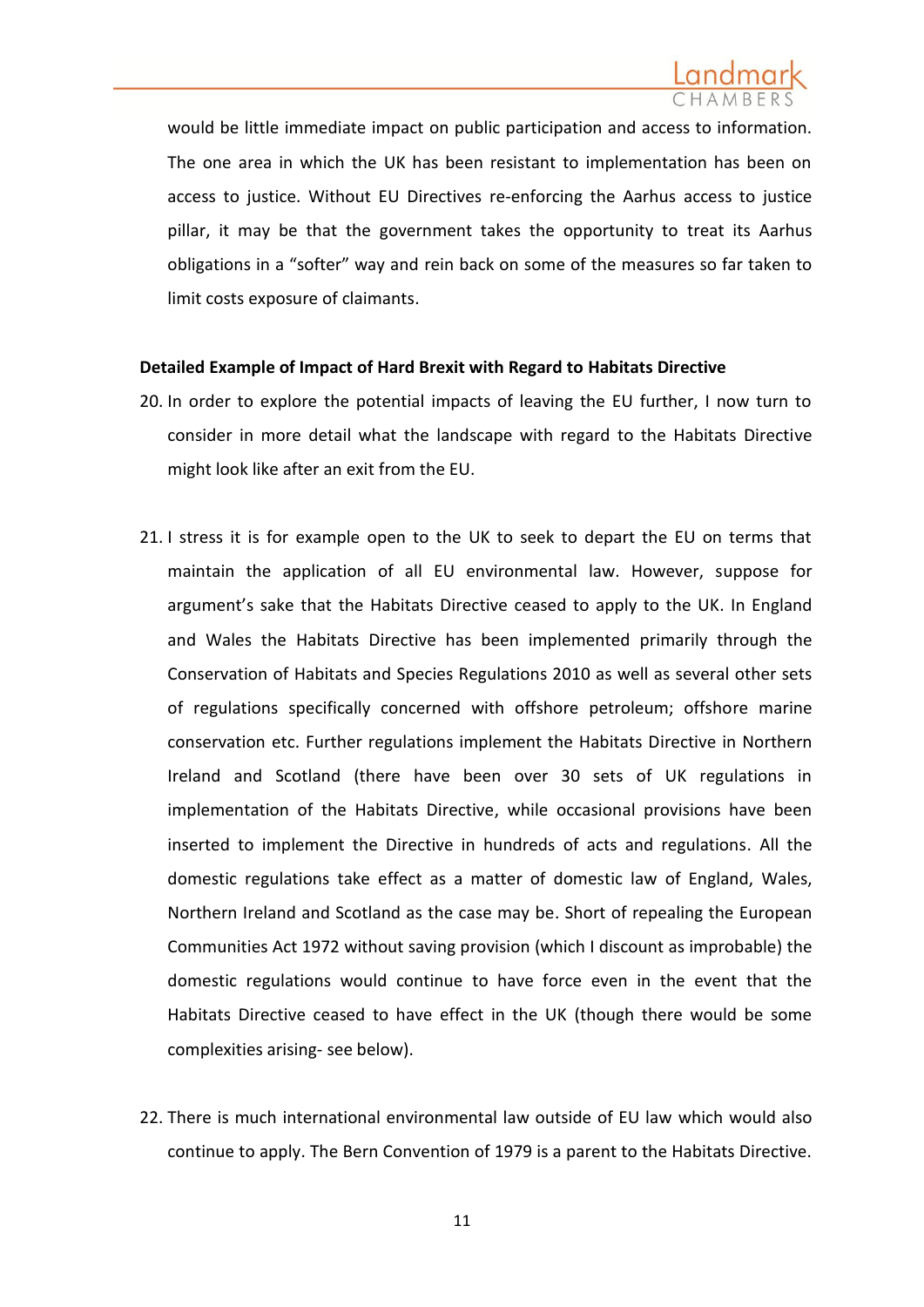

The UK is a signatory to the Bern Convention, and is obliged by it to take measures to conserve habitats<sup>5</sup>.

23. I turn to consider the practical effects of the Habitats Directive ceasing to apply to the UK in the (assumed) event of a 'hard Brexit'.

## **Designation of Protected Sites**

**.** 

- 24. The UK is currently obliged, pursuant to the Habitats Directive to designate Special Areas of Conservation which are intended to form part of an EU-wide coherent European ecological network called Natura 2000. This EU-wide programme of designating sites has probably been more ambitious and effective than if member states had been left to devise their own networks as a matter of domestic competence. This is not least the case because many threatened species, as well as some threats to bio-diversity (eg. alien species, climate change) cross borders. The UK has designated around 9% of its terrestrial area as SACs, this being one of the smallest of any EU nation (Slovenia, the greatest, has designated 38%).
- 25. Exiting the EU on terms in which the Habitats Directive ceased to apply would have no immediate impact on the existence of the protected network of sites because sites which had been designated as SACs or SPAs would continue to be protected by the Habitats Regulations and correlative policies as a matter of domestic law to effectively the same degree as if the Habitats Directive applied. Furthermore, every site designated pursuant to the Habitats Regulations is also a SSSI under part II of the Wildlife and Countryside Act 1981 (WCA 1981), which is part of domestic law. While SSSI is a less powerful designation than SAC in protecting against development, it provides a fall back and would mean that there was no simple means of getting around the protections afforded to designated sites.

<sup>&</sup>lt;sup>5</sup> However, unlike the Habitats Directive, it contains no mechanism for implementation: it is a form of "soft law" whose implementation is left to the signatory states. It is not partnered by any funding (unlike the EU Directives which are partnered by the EU Life programme and CAP rural development budgets) By contrast, while the Birds Directive and Habitats Directives have not been implemented with complete vigour by EU institutions, they have proved to be much more effective in achieving results than other forms of international obligation.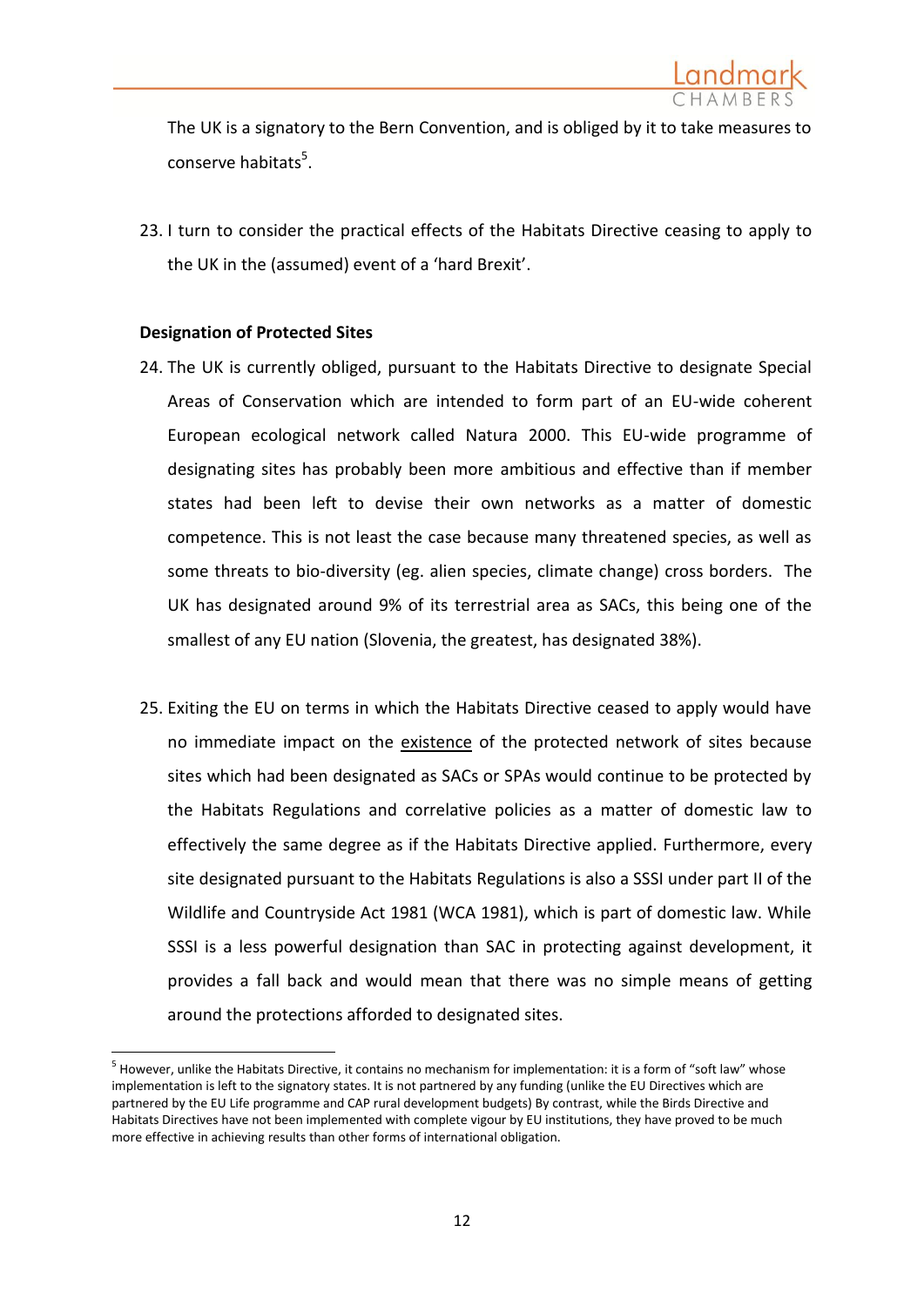- 26. By way of analogy, about 80 wetlands are designated pursuant to the RAMSAR convention of 1973. Although this convention has no statutory basis in domestic law, each of these is also a SSSI (and therefore subject to the provisions of Part II of the WCA 1981) and most are SPAs under the Birds Directive (and therefore subject to the Habitats Regulations). National policy also covers RAMSAR sites.
- 27. If the Habitats Directive ceases to apply, it is possible that extension of the existing network of protected sites might halt. However, while the UK is currently undertaking work on the designation of new marine sites, I understand that significant advancement of the existing network of terrestrial sites is in any event unlikely. Indeed the Commission's Natura 2000 January 2015 Newsletter stated that the UK's network was nearly sufficient. If EU law ceased to apply to Habitats, then such limited encouragement and compulsion as is provided by the Commission to further designate SACs would evaporate, but the Commission has never ardently compelled the designation of sites under the Habitats Directive or the Birds Directive (so the practical consequences may well be limited). Any planned extension of the network of conservation sites might well proceed in any event by designation of the site as a SSSI.
- 28. Furthermore, exit from the EU may not be all one-way. If the Common Agricultural Policy were replaced, there is the possibility that some of the environmentally destructive consequences of agricultural subsidies could be tackled with it. For example, it might be that former agricultural land could more realistically be given over to conservation<sup>6</sup>.

## **Impact on Developers and Development**

29. If the Habitats Directive were to be taken out of the framework of UK law, there would be no automatic impact on the rules governing development. The Habitats Regulations implement the requirements of the Directive, in some cases going beyond the supranational minimum standards imposed by the Directive. Those

**.** 

<sup>&</sup>lt;sup>66</sup> See for example this summary in George Monbiot's article in May 2013:

https://www.theguardian.com/environment/georgemonbiot/2013/may/22/britain-uplands-farming-subsidies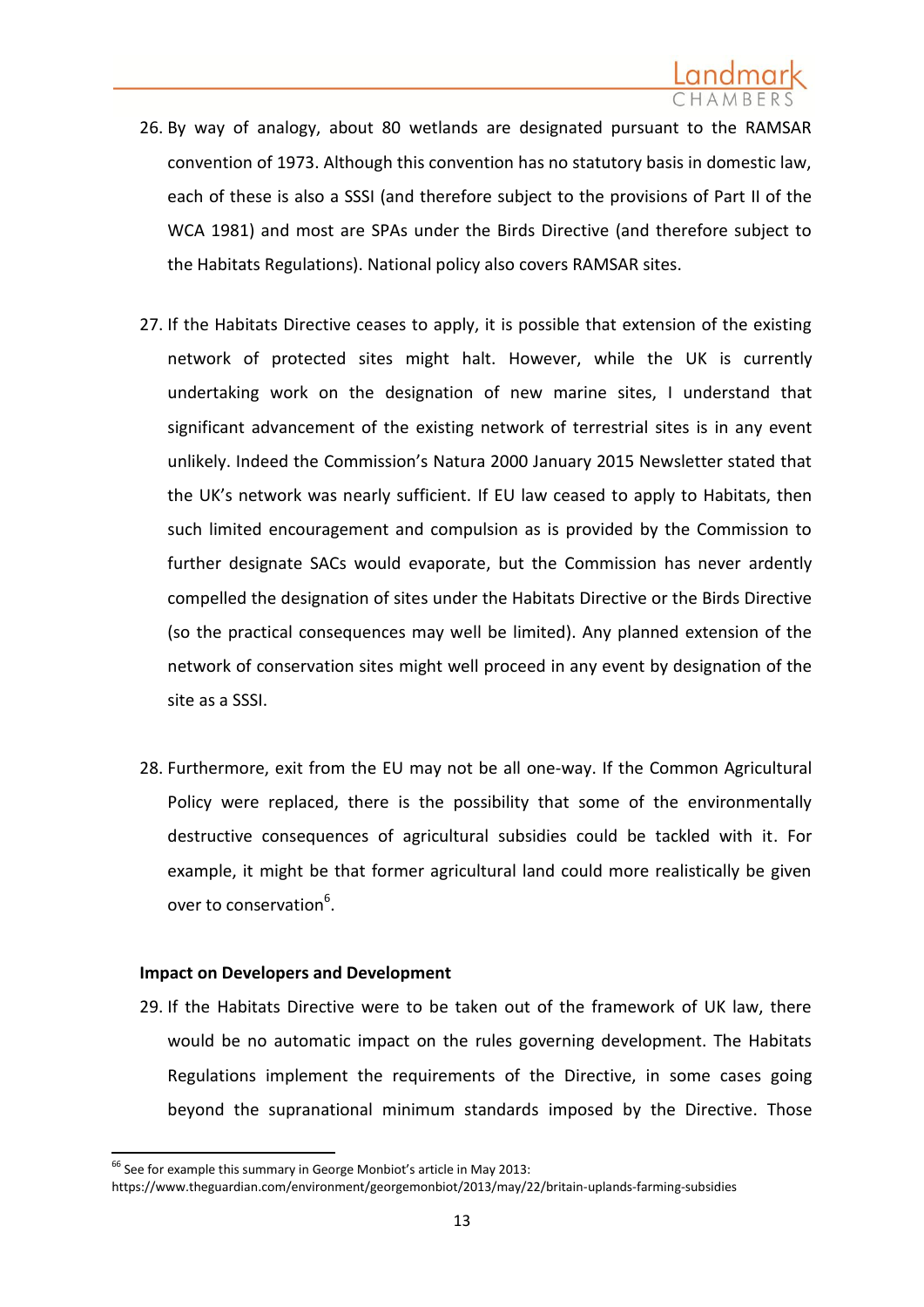regulations are partnered by the WCA 1981 and other domestic provisions, as well as domestic policy. The mere removal of the underlying directive would have little immediate impact. Of course departure from EU environmental law does remove a fail-safe in the long run (see below). The continued operation of the regulations without the underpinning of the Directive and the EU institutions would not be without issues that required to be addressed: enforcement powers and mechanisms such as those of the EU Commission would be withdrawn and require replacement; some aspects of interpretation and effect of domestic regulations refer back to the Directive and would need to be amended or addressed. For these kinds of reasons some sort of sweeping saving provision would be far more sensible as an interim measure than hoping to go through with a tooth comb every one of the thousands of regulations that refer to EU law and amend them.

- 30. If EU environmental law ceased to apply in any form, the possibility of references to the ECJ or infraction proceedings by the Commission would also evaporate. The diminishment of these enforcement mechanisms could (unless replaced) have some impact on the efficacy of the Habitats regime. Certain legal challenges would no longer arise if the *Marleasing* principle (that domestic regulations must, as far as possible, be construed consistently with the purpose of the Directive they implement) no longer applied. Again that might in isolation diminish the efficacy of the regime. That said, it is likely that courts would continue to have regard to EU law to understand domestic regulations passed in implementation of it, so any changes may not amount to much in substance.
- 31. When EU Directives are amended an issue would arise as to whether the UK sought to keep pace or not. The automatic legal obligations which have in some cases proved to be a spur to legislation would be removed, so that inertia might have greater force.

### **Protection of Threatened Species**

32. The Habitats Directive also provides a general system of protection for European Protected Species listed in Annex 1 to the Directive. The Directive, requires member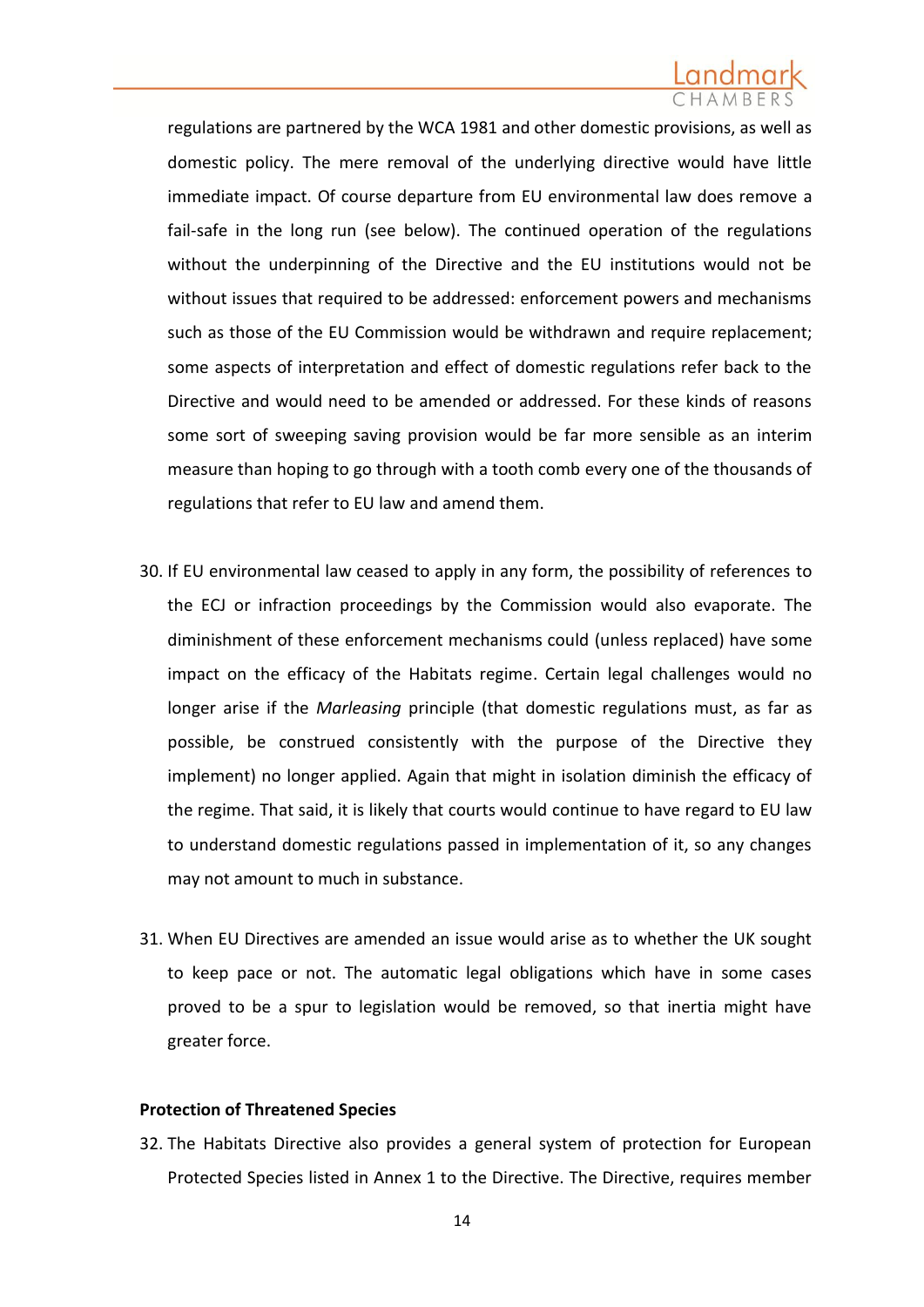states to implement measures to prevent the deliberate, and for some species, the unintentional capture or killing etc. of protected species. Again, these provisions have been implemented domestically and any immediate changes are unlikely to be dramatic.

## **The Resource Implications of Changing the System**

- 33. If the Habitats Directive ceased to apply, it would in the long run be open to the UK to change the domestic system that currently implements it. While there would be pressure from developers to do this, there is also political sense in maintaining harmony with the EU over a system which needs to be international to be effective.
- 34. The resource implications for replacing the former scheme could be very onerous and even more onerous on the devolved administrations in Scotland, Wales and Northern Ireland. There will need to be careful amendment of swathes of legislation. For example, regulation 3 of the Conservation (Natural Habitats etc.) Regulations 1994 (which still applies in Scotland) provides for Scottish ministers to carry out their functions under a whole host of statutory provisions in a manner which secures compliance with the Directive. Amending even this provision could be complex. Since the Scotland Act 1998, the Scottish Parliament has assumed legislative power over local government, planning and the environment and the Scottish Executive holds most of the functions of the former Secretary of State for Scotland. Yet at the same time, international and EU relations are reserved to Westminster. In practice environmental law and policy-making is governed by concordats between the two parliaments. Thus, Westminster may agree a Withdrawal Treaty which impacts on EU law in Scotland, but revision of implementing regulations to make sense of that change will be within the competence of the devolved Scottish administration. There is potential for conflict, and complexity and a significant drain on resources. Similar, but different complexities will arise in relation to Wales and Northern Ireland. Even minor deviations from the Habitats regime, though possible, are likely to be very complex, and there will be scant resources for achieving them.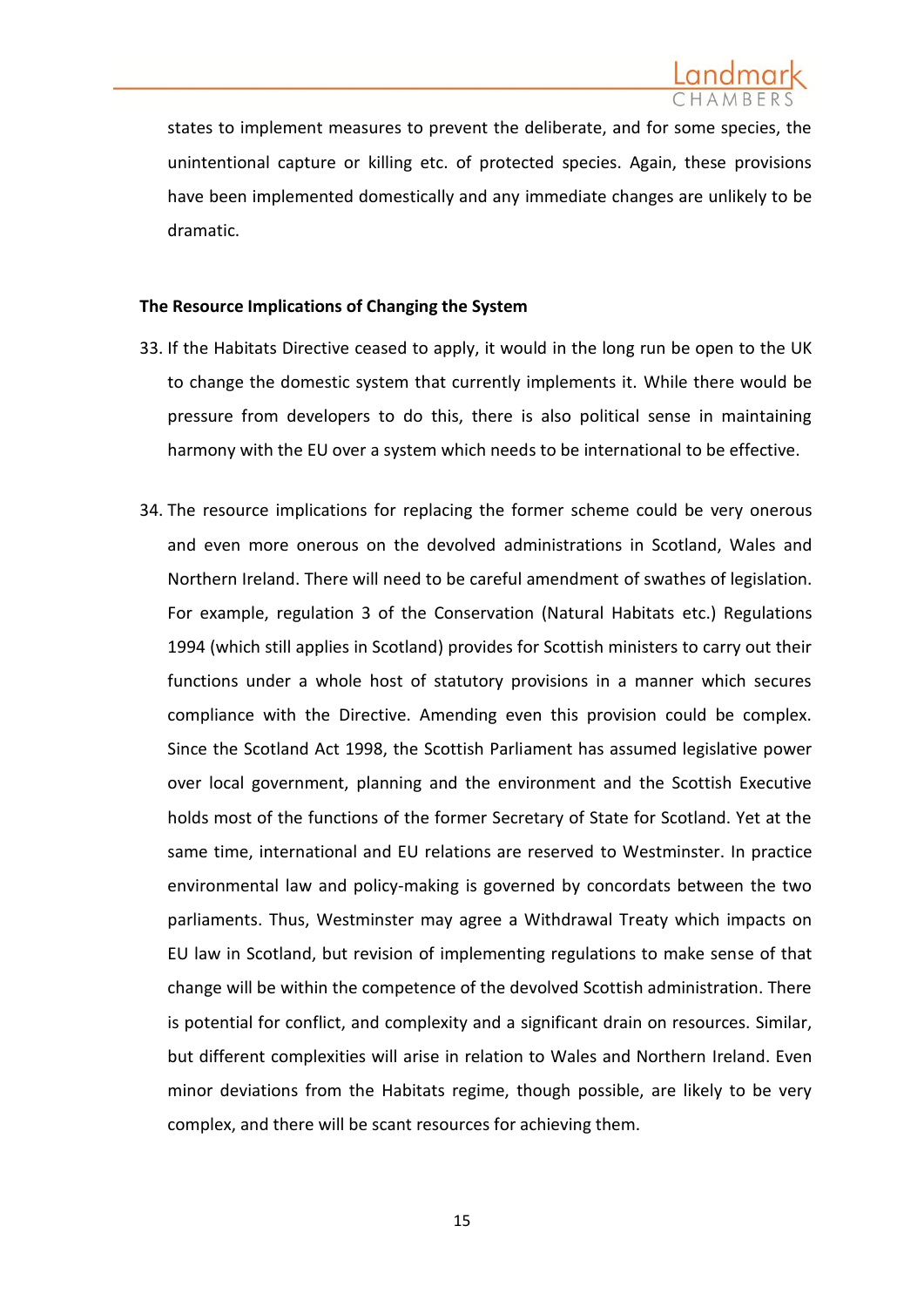

### **Summary of Position on Habitats**

35. If Environmental Directives as well as the principles of the supremacy of EU law and of direct and indirect effect ceased to apply to the UK, the immediate consequences for habitats conservation would be limited because domestic law already implements European law and it would continue to do so. The consequences would only start to be felt if the UK government subsequently decided to diminish protection of habitats. There is an argument however that there would be a strong pull towards retaining the *status quo* since the existing system provides a workable balance between conservation and economic interests and is strengthened by its connection to an international conservation programme. The House of Commons Environmental Audit Committee stated in its Third Report of Session on 23 March 2016:

> "The UK Government's view, as expressed to us by Rory Stewart MP, Parliamentary Under-Secretary at DEFRA, was that, in general, the correct balance between common EU frameworks and distinct national approaches had been broadly achieved in the environmental sphere. He said, "We have not concluded that we need to return competencies from the European Union in relation to the environment."

36. At the same time, there might be opportunities arising to strengthen UK conservation efforts- for example from the cessation of the Common Agricultural Policy.

## **Effects of Brexit on Wider Environmental Law**

37. The effect on the legal landscape would not necessarily be an even one, however. I have not attempted a review of the whole scope of EU environmental law since to do so would require an extensive paper addressing biodiversity, animal welfare, product regulation, labelling, water protection, air pollution, noise, climate change, energy and waste (among other areas). It may be that in other areas where domestic legislation has not implemented EU law, or where the profile of that law is not as high as the Habitats Regulations, there will be more scope for the UK to apply weaker domestic standards than would pertain if it remained a member of the EU.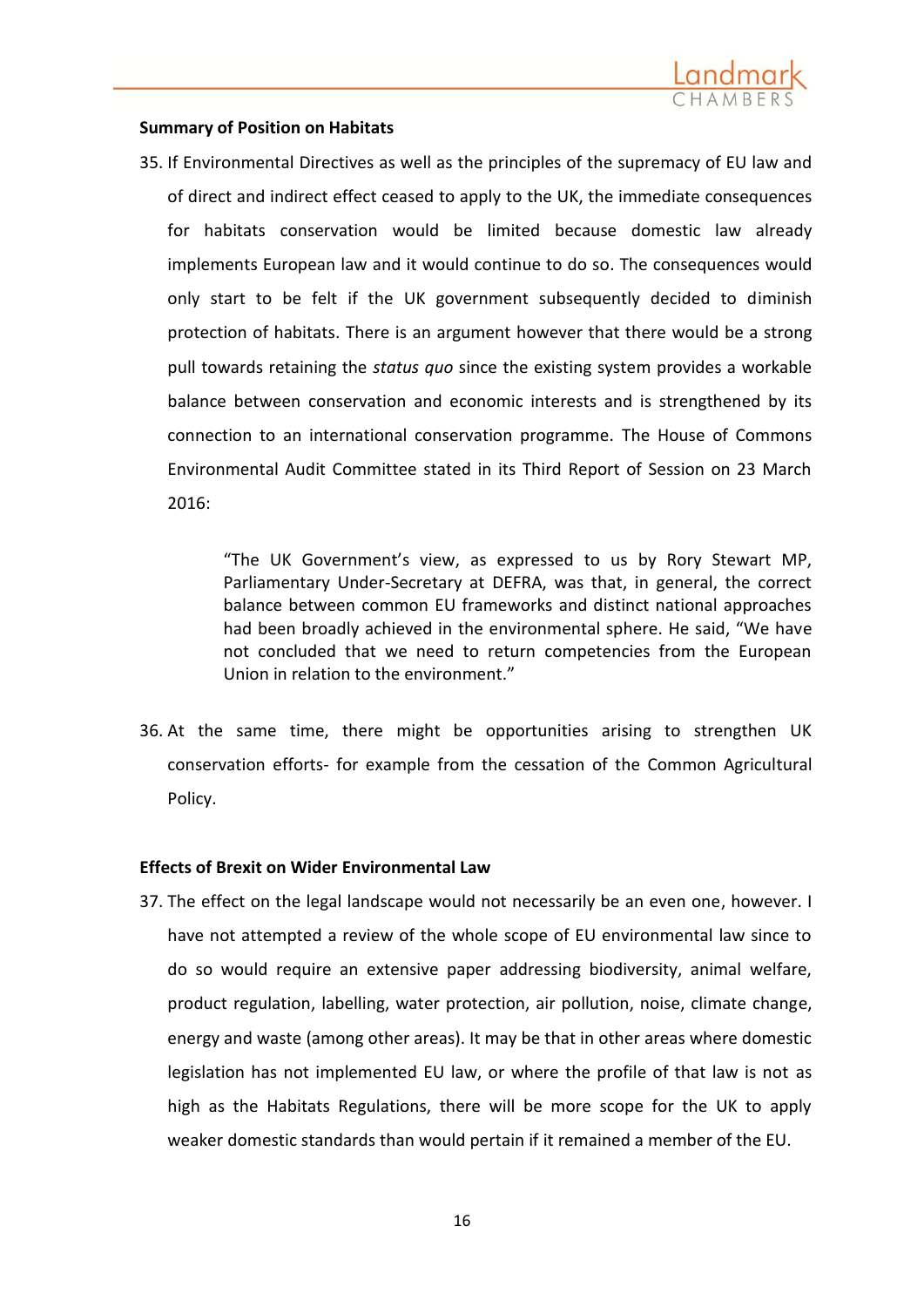

### **Part 3:**

# **A Proposed Solution for Exiting the EU**

### **A Two-Stage Process for the UK's withdrawal**

- 38. I have explained in the first part that article 50(2) of the TEU envisages a two-stage process- a withdrawal treaty and thereafter a more fleshed out future framework for UK/EU relations. The future framework for UK/EU relations will presumably need to give effect to the desire for "sovereignty" over UK law-making which is said to have been why some people voted to leave the EU. But the future framework will also need to recognise the advantages (particularly in relation to the environment) of continuing to maintain cooperation and harmonisation of legal frameworks. I suggest the following outline of how an initial withdrawal treaty, and thereafter a more substantial further treaty might operate (with particular regard to environmental law). In my view, this course best achieves the demand that the UK retains sovereign control over law-making (since there is now a countervailing risk that huge changes which neither parliament nor the people chose could be given effect by the new treaty).
- 39. Firstly, the withdrawal treaty pursuant to the article 50 negotiations will provide that until the end of a transitional period EU law:

- Which was in force at the date of departure (e.g. 2019); and

- Which comes into force during a subsequent transitional period shall continue to have effect over the UK. It seems as though the government is envisaging that at the date of departure, EU law and institutions will no longer play a part in the regulation of environmental law in the UK. That strikes me as likely to be problematic. In my view there is a case for environmental law to continue for a transitional period as though the UK were a member of the European Union (thus, the UK will, in respect of environmental law, remain subject to the jurisdiction of the ECJ; and to principles of EU law throughout the transitional period following withdrawal). This would preserve the legal framework which has been approved by parliament up to now, until such time as parliament has an opportunity to

17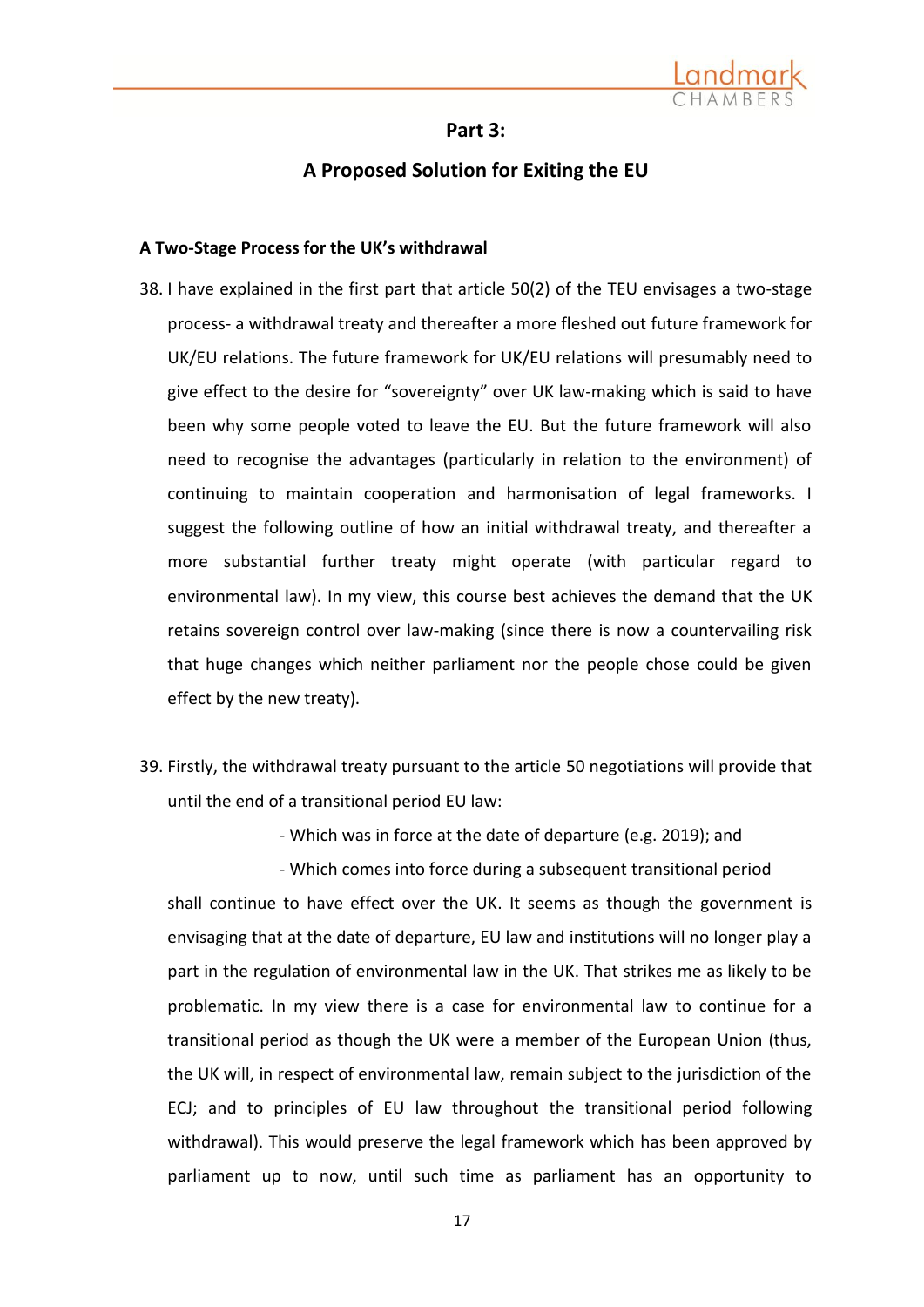reconsider it. If this course is not adopted, there will be a very considerable period of uncertainty and litigation about the consequences of the new legal order- not just in relation to environmental law, but elsewhere too. The effectiveness of the law will be undermined significantly if the major institutions for enforcing the law are simply deprived of a role without replacement.

40. I would propose that the position after the transitional period will depend upon the terms of a further future treaty with the EU. The envisaged framework will see continued harmonisation and cooperation on most environmental matters. There will be some scope for the UK to deviate however. The construction of the future framework could be informed by the relationship enjoyed between Norway and the EU (though I do not suggest the UK joins EFTA).

## *Norway as an Example for a Bespoke Future Relationship for the UK/EU*

- 41. The history of the relationship between the EU and Norway illustrates how the UK can sensibly manage a divergence from the EU with a legislative and judicial structure independent of the EU, but without major disruption to either party. The EU/Norway relationship also provides a model for the transition process.
- 42. By the EEA agreement (to which Norway, Iceland and Liechenstein on the one hand, and the EU states on the other are contracting parties), Norway essentially agreed to most of the EU laws as they stood in 1992 including the four freedoms of movementworkers, capital, goods and services, as well as state aid, competition, consumer protection and parts of environmental law. The EEA Agreement does not cover common agricultural policy, fisheries, customs union, common foreign and security policy, justice and home affairs, taxation, or economic and monetary union. Norway's EU-based environmental law is governed by Article 73 and Annex XX to the EEA agreement which incorporate provisions mirroring the provisions of the Treaty on European Union on the environment. For reasons bespoke to Norway's economy the Habitats and Birds Directives are notable exceptions to the environmental *acquis*  applying to Norway. The EFTA/EEA countries currently enjoy powers to influence the incorporation of EU law, either through (a) suggesting amendments to the EU law;